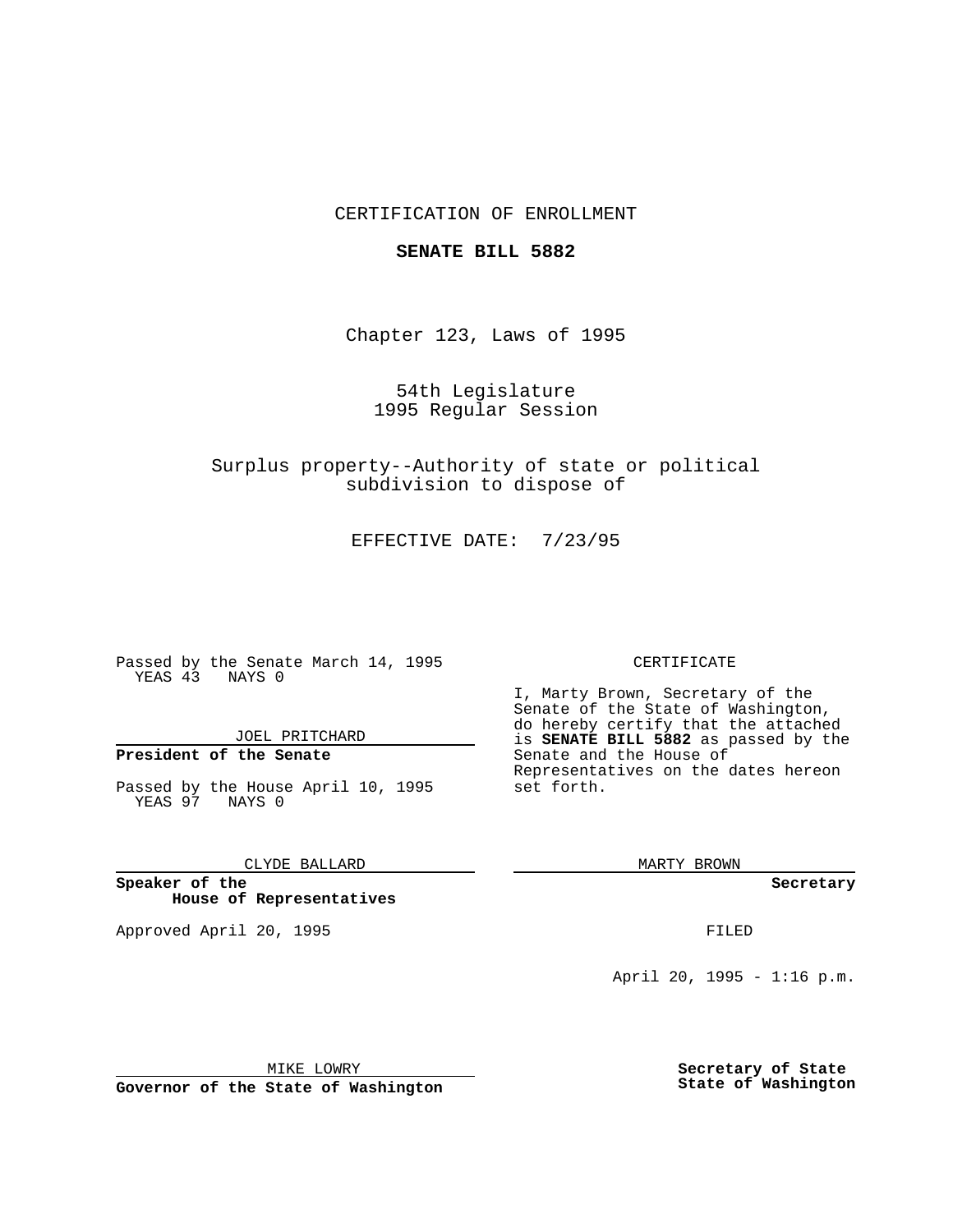# **SENATE BILL 5882** \_\_\_\_\_\_\_\_\_\_\_\_\_\_\_\_\_\_\_\_\_\_\_\_\_\_\_\_\_\_\_\_\_\_\_\_\_\_\_\_\_\_\_\_\_\_\_

\_\_\_\_\_\_\_\_\_\_\_\_\_\_\_\_\_\_\_\_\_\_\_\_\_\_\_\_\_\_\_\_\_\_\_\_\_\_\_\_\_\_\_\_\_\_\_

Passed Legislature - 1995 Regular Session

**State of Washington 54th Legislature 1995 Regular Session**

**By** Senators Haugen, Moyer, Loveland and Deccio

Read first time 02/13/95. Referred to Committee on Government Operations.

1 AN ACT Relating to the authority of the state or a political 2 subdivision to dispose of surplus property; and amending RCW 39.33.020.

3 BE IT ENACTED BY THE LEGISLATURE OF THE STATE OF WASHINGTON:

4 **Sec. 1.** RCW 39.33.020 and 1981 c 96 s 2 are each amended to read 5 as follows:

 Before disposing of surplus property with an estimated value of 7 more than ((five)) fifty thousand dollars, the state or a political subdivision shall hold a public hearing in the county where the property or the greatest portion thereof is located. At least ten days 10 but not more than twenty-five days prior to ((such)) the hearing, there shall be published a public notice of reasonable size in display 12 advertising form, setting forth the date, time, and place of the hearing at least once in a newspaper of general circulation in the area where the property is located. A news release pertaining to the hearing shall be disseminated among printed and electronic media in the area where the property is located. If real property is involved, the public notice and news release shall identify the property using a description which can easily be understood by the public. If the surplus is real property, the public notice and news release shall also